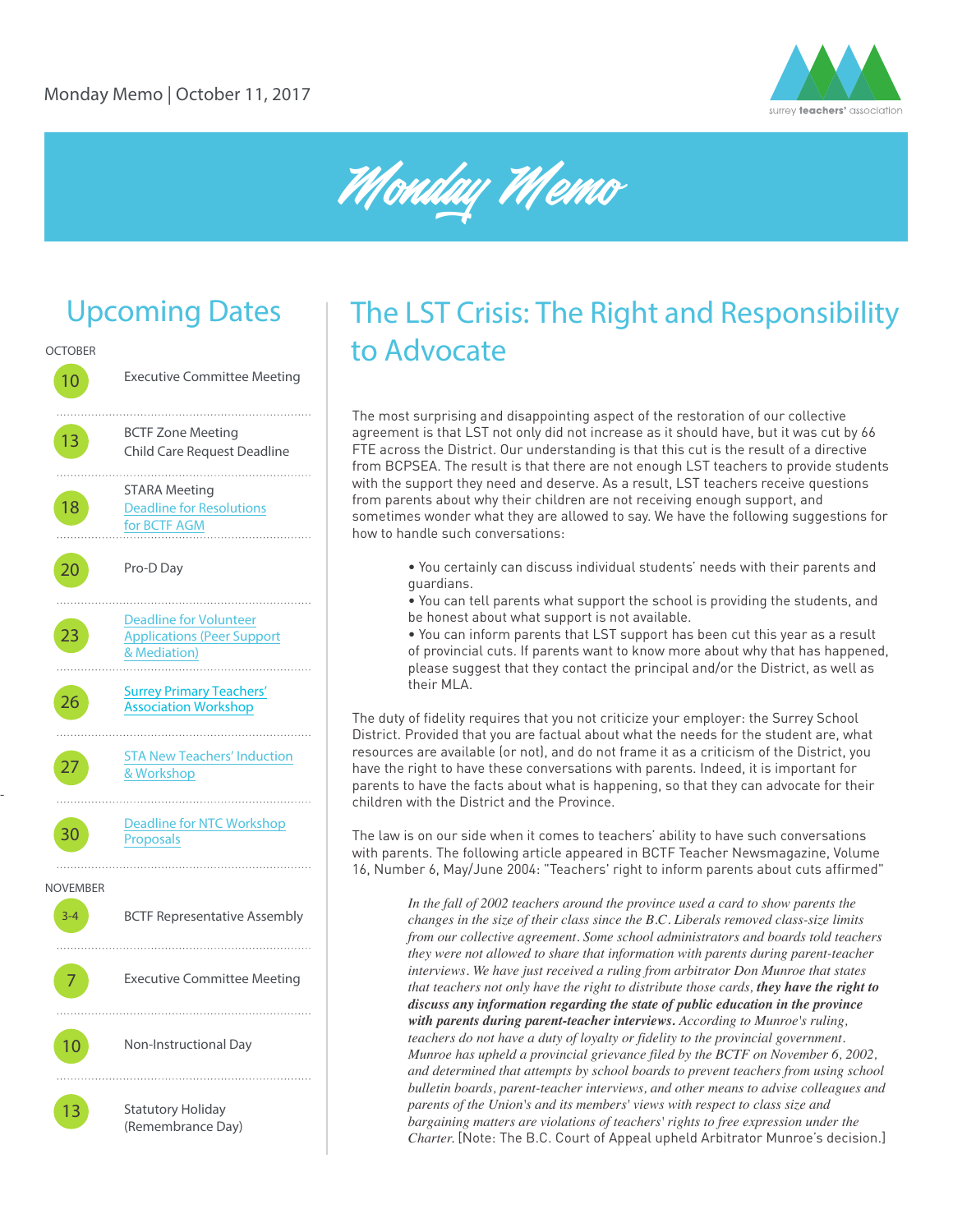## STARA Meeting

STARA = Surrey Teachers' Association Representative Assembly; used in reference to meetings held (usually monthly) of the Staff Representatives from each elementary/secondary school in the district.

Are you interested in learning more about what's going on in the district, and the role of the Union? STARA meetings are open to all Surrey Teachers, but voting is limited to those who have been elected as the Union representative at their school. If you require CHILD CARE for the upcoming STARA meeting on October 18, let us know & we can help! Our nanny service requires of the names and ages of children needing care during the meeting. Email **esther@surreyteachers.org** ASAP. You can also obtain childcare through your own provider, and submit receipts to the STA for reimbursement.

## Importance of Tracking "Failure-to-Fill"

Did you know that last Friday, October 6th, there were 123 failure-to-fills?!

Colleagues, this year we are particularly concerned in having ALL THE FAILURE-TO-FILLS tracked not only because of the TTOC shortage, but as well as a way to verify if the District is actually failing to meet its district-wide ratios for LST, by having service to those students routinely pulled to cover those failure-to-fills -particularly in elementary school. Please **[CLICK](http://www.surreyteachers.org/failure-to-fills-how-to-track-and-to-who/)  [HERE FOR MORE INFO](http://www.surreyteachers.org/failure-to-fills-how-to-track-and-to-who/)** & **[FORM](http://www.surreyteachers.org/wp-content/uploads/2017/10/Failure-to-Fill-Absence-Tracking-Sheet-2017.docx)**. Staff Reps, please help colleagues track this information! As we are already one month into the school year, please track retroactively for September as best as you can as a school. Please forward a copy to **grieve@surreyteachers.org**. This data will help us understand if ratios are being met, and helps us advocate to the District with respect to the impact of failure-to-fills.



### Humanities Class Sizes

We previously provided advice, based on discussions with the District, that the maximum class size for secondary Humanities would be 25, the same as for English classes. However, new information has come to light indicating that, prior to 2002, the practice in the District was that the maximum class size for Humanities would be 27 or 28. The flex factor could be applied to bring the class up to 30, or 31 in extenuating circumstances (with adjustments made in other classes to ensure that the total number of students over the year did not exceed the sum of the maximum class sizes of all classes). If Humanities teachers have any questions, or classes with 31 students, they should contact the STA for more specific advice.

## Reach Out A Supportive Hand: Connecting with New Colleagues

As many of you have already noticed, we have an unprecedented number of new teachers in our schools. This is great news, because it means that the district is working its way towards restoring the collective agreement language that was illegally stripped 16 years ago. However, the speed at which contract positions have had to be filled means that many of our newest colleagues are entering into full-time continuing contract positions without having worked as TTOCs, bypassing the gradual entry into the profession that many of us experienced as we started our careers. We are hearing that many of our newest colleagues are under significant stress, so we are asking experienced teachers to keep a particular eye out for new teachers. We currently have over 250 new teachers enrolled in our STA/SD36 Mentorship Program, which is fabulous! Formal Mentorship is just one part of what new teachers need. Establishing a culture of informal mentorship at schools is crucial for a healthy school community, and for growth of the profession. We encourage you to continue to reach out to the new teachers in your school, whether they are contract teachers or TTOCs, and ask, "How are you doing? Can I help you?"



**Strong Union, Caring Schools: A place for everyone** 

**BCTF Conference for New Teachers, New TTOCs, and Student Teachers** 

**March 2-3, 2018**<br>Radisson Hotel, 8181 Cambie Road, Richmond, BC V6X 3X9

Networking | Sharing expertise and ideas **Exploring services and resources** 

### Call for Workshop Submissions:

With an unprecedented number of New Teachers entering classrooms this year, the BCTF is calling on experienced teachers to share their expertise by submitting a workshop proposal for their upcoming New Teachers' Conference in March. If you have an idea for a workshop that could be valuable to those teachers new to the profession, please share and support your new colleagues! **[CLICK HERE](http://bit.ly/2xniDrp)** for more information about workshop proposals. **[CLICK HERE](http://www.bctf.ca/forms/ntc.aspx?ekfrm=46471)** to submit your workshop. Deadline for proposals is Oct. 30th.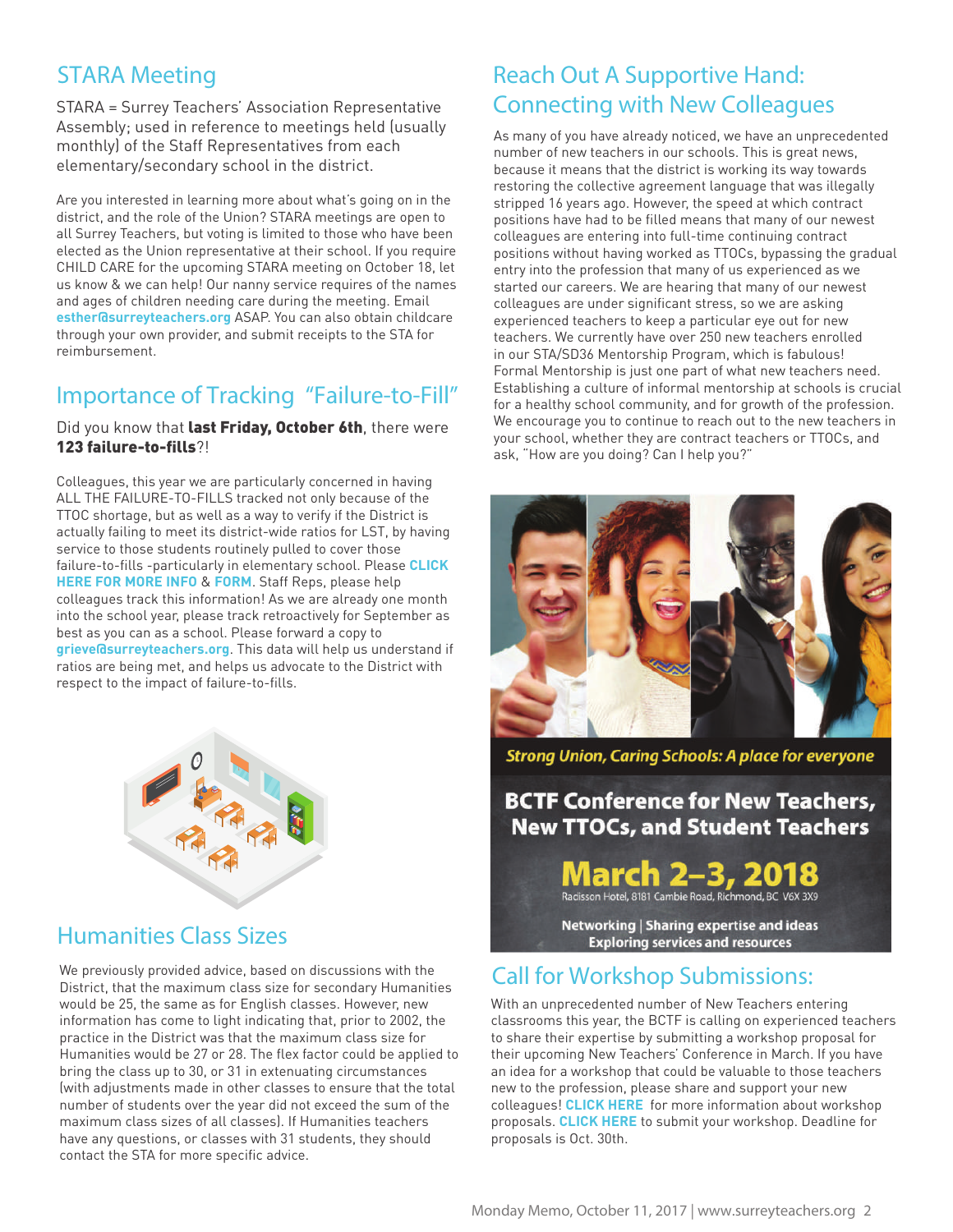## Pro-D News

## PSA Super Conference is SOLD OUT!

Thanks to an overwhelming amount of early registrations, BCTF's PSA Super Conference 2017 is completely Sold Out! There will be NO Onsite Registrations at the venue, and there will not be a waitlist.

Please do not come to the conference venue locations if you are not a registered delegate. You will not be able to access the Exhibit Hall (or any conference sessions). Remember to wear your Delegate's Name Badge! They will be checked throughout the event, and those without proof of registration will be asked to leave by venue security.

Parking will be limited around the venues! Carpooling, and using public transit is strongly encouraged.

## Other October 20th **Opportunities**

Did you miss the chance to register for the Super Conference? Never fear! There are MANY other opportunities!

Check out the BCTF Pro-D Calendar: https://bctf.ca/PDCalendar

UBC has outlined some suggestions for October 20th: http://teach.educ.ubc.ca/pd-2017

The Vancouver Writer's Festival also has workshops and events on October 20th that are of interest to teachers. http://writersfest.bc.ca/festival-events-october-2017

## Surrey Primary Teachers' Association: Workshop Oct. 26

Surrey Primary Teachers Association is having their first workshop of the year on Thursday, October 26h at Sullivan Hall from 3:45 - 7:00 p.m.

Dinner/snacks/door prizes are included. Michelle Hikida, Richmond SD#38, will be presenting "Inquiry in the Primary Classroom." She will be talking about the different types of inquiry, provocations, and discussing a multitude of examples. Amazing insight and ideas that you can put to work in your classroom right away. To register, please go to: **www.spta36.weebly.com/workshops**



SURREY PRIMARY TEACHERS ASSOCIATION

#### INQUIRY IN THE PRIMARY CLASSROOM

THURSDAY, OCTOBER 26TH, 2017 3:45 – 7:00 P.M. (DINNER INCLUDED) SULLIVAN HALL 6306 152ND STREET, SURREY

#### **Presenter : Michelle Hikida**

Michelle Hikida, from Richmond SD#38, will talk about incorporating inquiry throughout the curriculum and sparking the curiosity of our primary learners. A look at opening the big ideas with questions, materials and documentation.

Michelle will talk about the different types of inquiry ch are doabl<mark>e</mark> with our curious **ounger students.** 

Concrete examples of inquiry you can start in your week.

Dinner/snacks and door prizes included.

SPTA Members: \$5

Non-members and out-of-district: \$30

**SURREY** PRIMARY **TEACHERS ASSOCIATION** 

Register: www.spta36.weebly .com